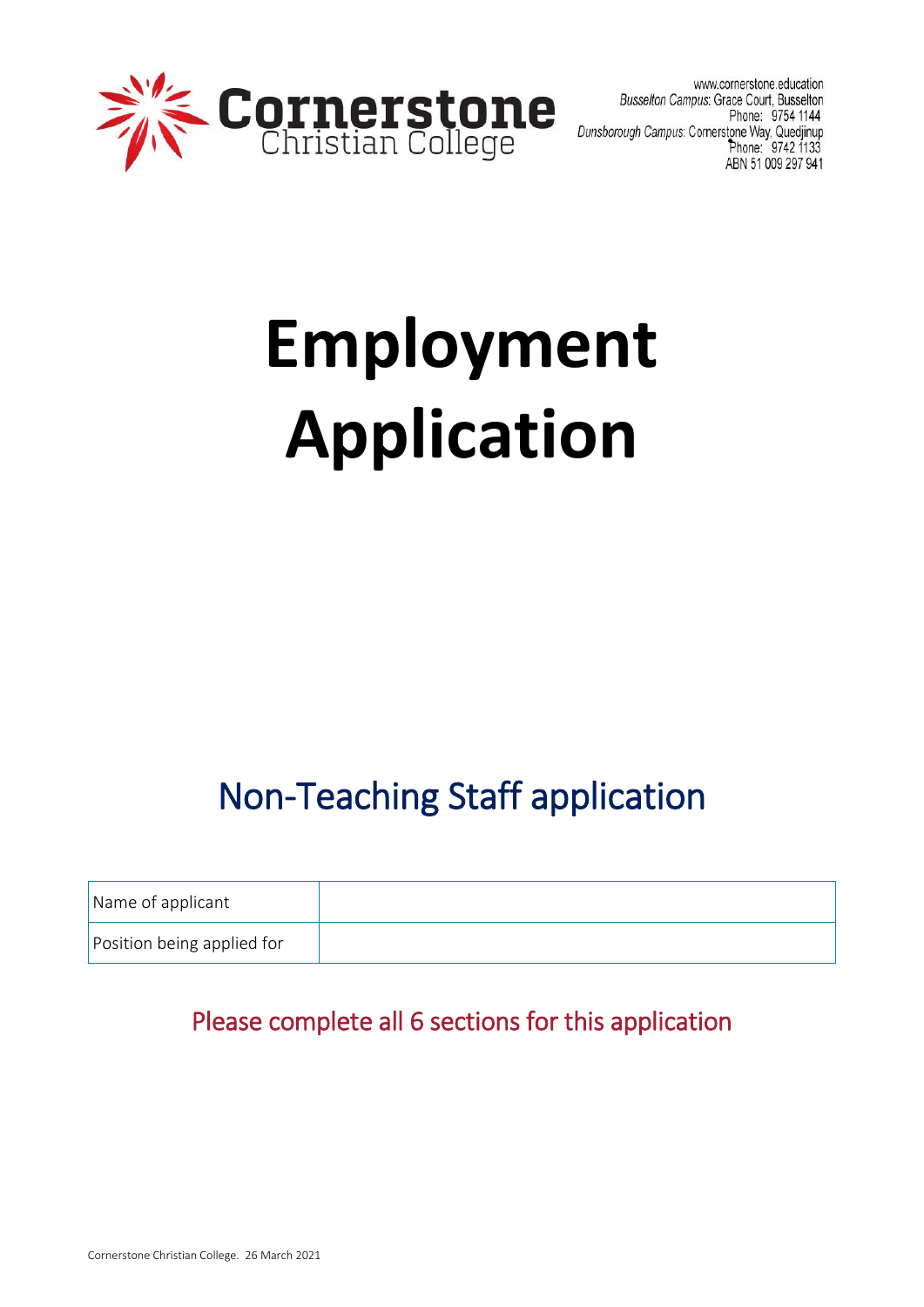## Section 1: Personal information

How did you hear about this position?

## Personal particulars Name: Address: Email address: Phone number(s): Best time for us to call: Nationality:

| Education                 |      |    |                     |
|---------------------------|------|----|---------------------|
| School/College/University | From | To | Level of attainment |
|                           |      |    |                     |
|                           |      |    |                     |
|                           |      |    |                     |
|                           |      |    |                     |

## Other qualifications

Detail other qualifications which go beyond those mentioned in Education. E.g Professional development courses, special qualifications, professional memberships, etc

| Working With Children Card No: | 'Expiry date: | Paid □ Volunteer □ |
|--------------------------------|---------------|--------------------|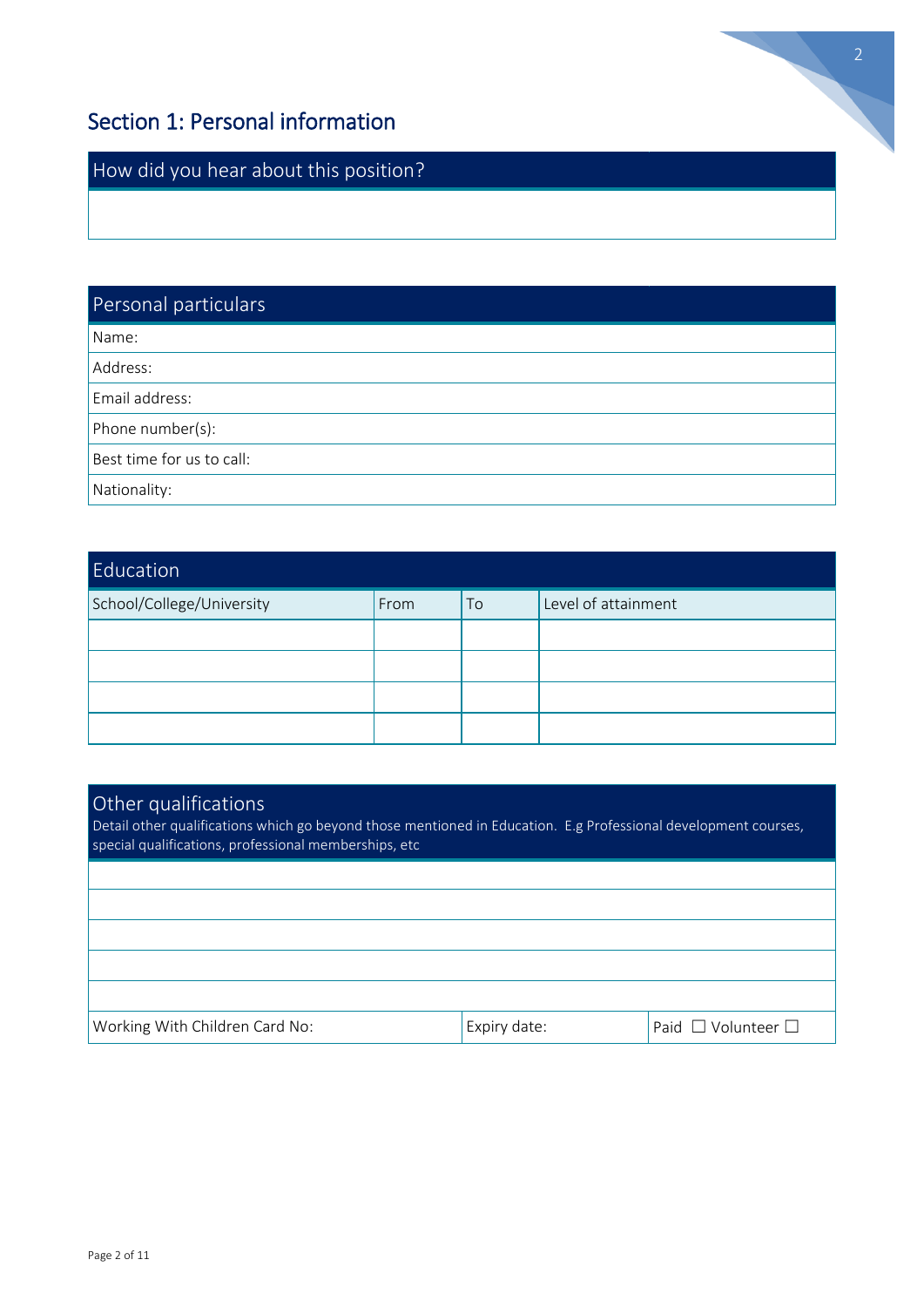| <b>Employment history</b> |      |    |                  | 3 |
|---------------------------|------|----|------------------|---|
| Company                   | From | To | Responsibilities |   |
|                           |      |    |                  |   |
|                           |      |    |                  |   |
|                           |      |    |                  |   |
|                           |      |    |                  |   |

### Section 2: Referees

We require at least one referee in each category below:

| Professional referees |                                        |  |  |
|-----------------------|----------------------------------------|--|--|
| Name                  | Details - role and contact information |  |  |
|                       |                                        |  |  |
|                       |                                        |  |  |
|                       |                                        |  |  |

| Personal referees |                                        |  |  |
|-------------------|----------------------------------------|--|--|
| Name              | Details - role and contact information |  |  |
|                   |                                        |  |  |
|                   |                                        |  |  |
|                   |                                        |  |  |

| Church referees |                                        |  |  |
|-----------------|----------------------------------------|--|--|
| Name            | Details - role and contact information |  |  |
|                 |                                        |  |  |
|                 |                                        |  |  |
|                 |                                        |  |  |

In forwarding the names of referees, you are acknowledging that Cornerstone Christian College (Christian Community Ministries) only holds personal information for the purpose of the job application. You acknowledge that we will do any relevant reference checks and obtain relevant information from past employers and/or other parties you provide particulars for. This will be done in an ethical and legal manner.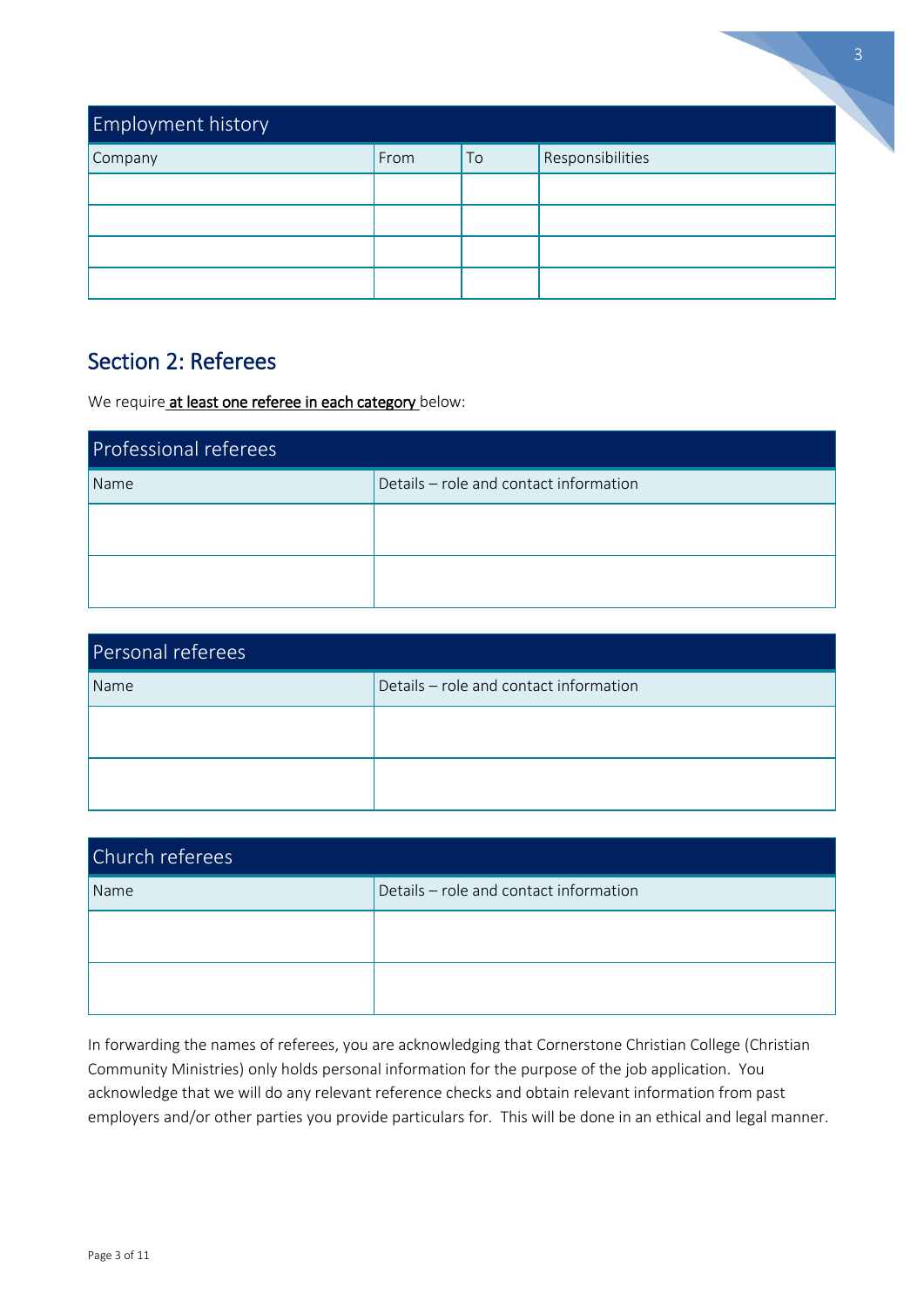

## Section 3: Skills/competencies

Please comment in each of the categories below by describing your own performance in each area.

#### Organisation and administrative skills

Describe your organisational skills, your ability to prioritise and to meet schedules and deadlines, together with any particular skills such as Word, Excel, Project.

#### Interpersonal skills

Describe your ability to work with others at all levels within an organisation.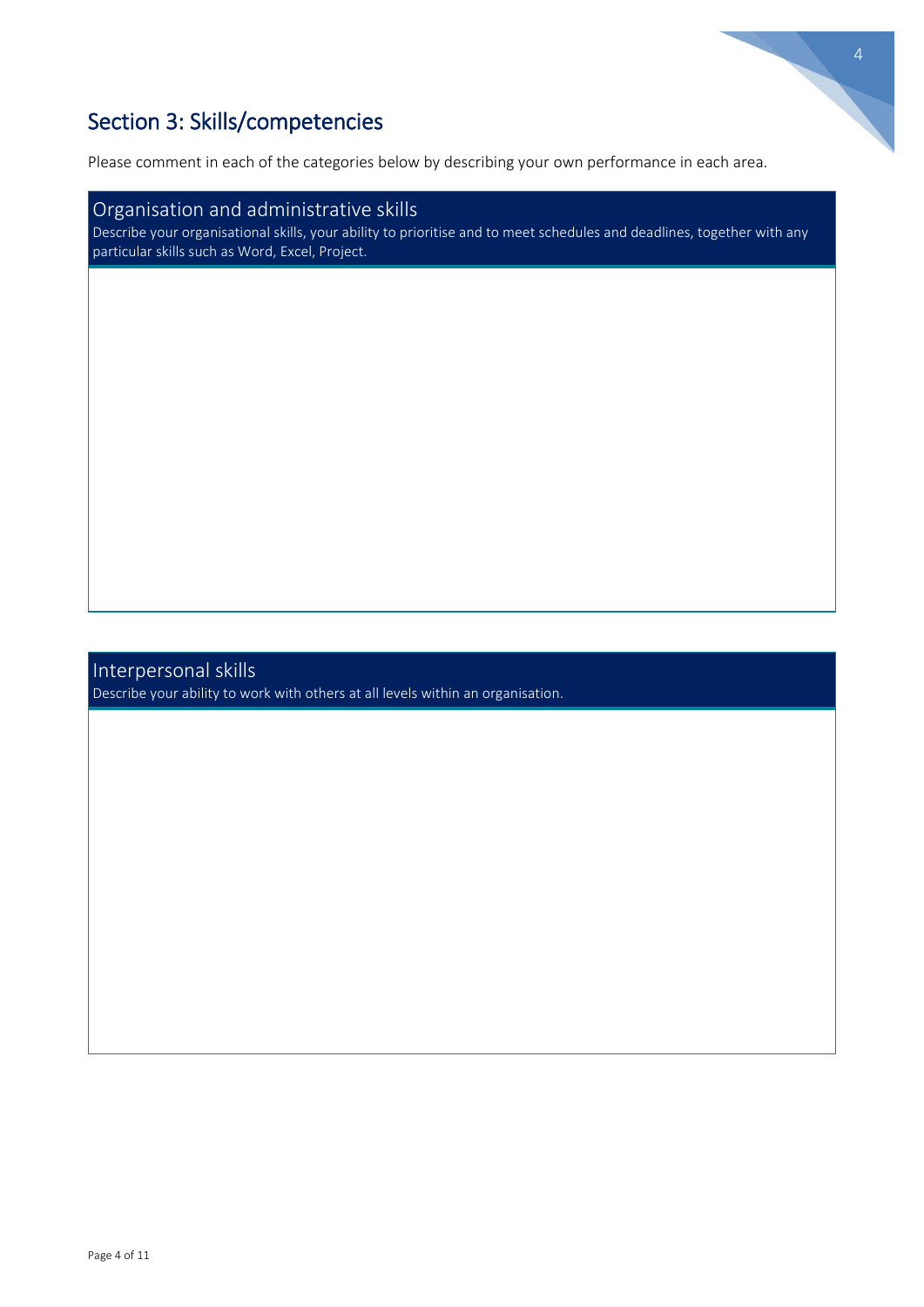Demonstrated high level communication skills Please comment on your written and oral communication skills.

#### Attention to detail

Describe what processes you follow to ensure attention to detail.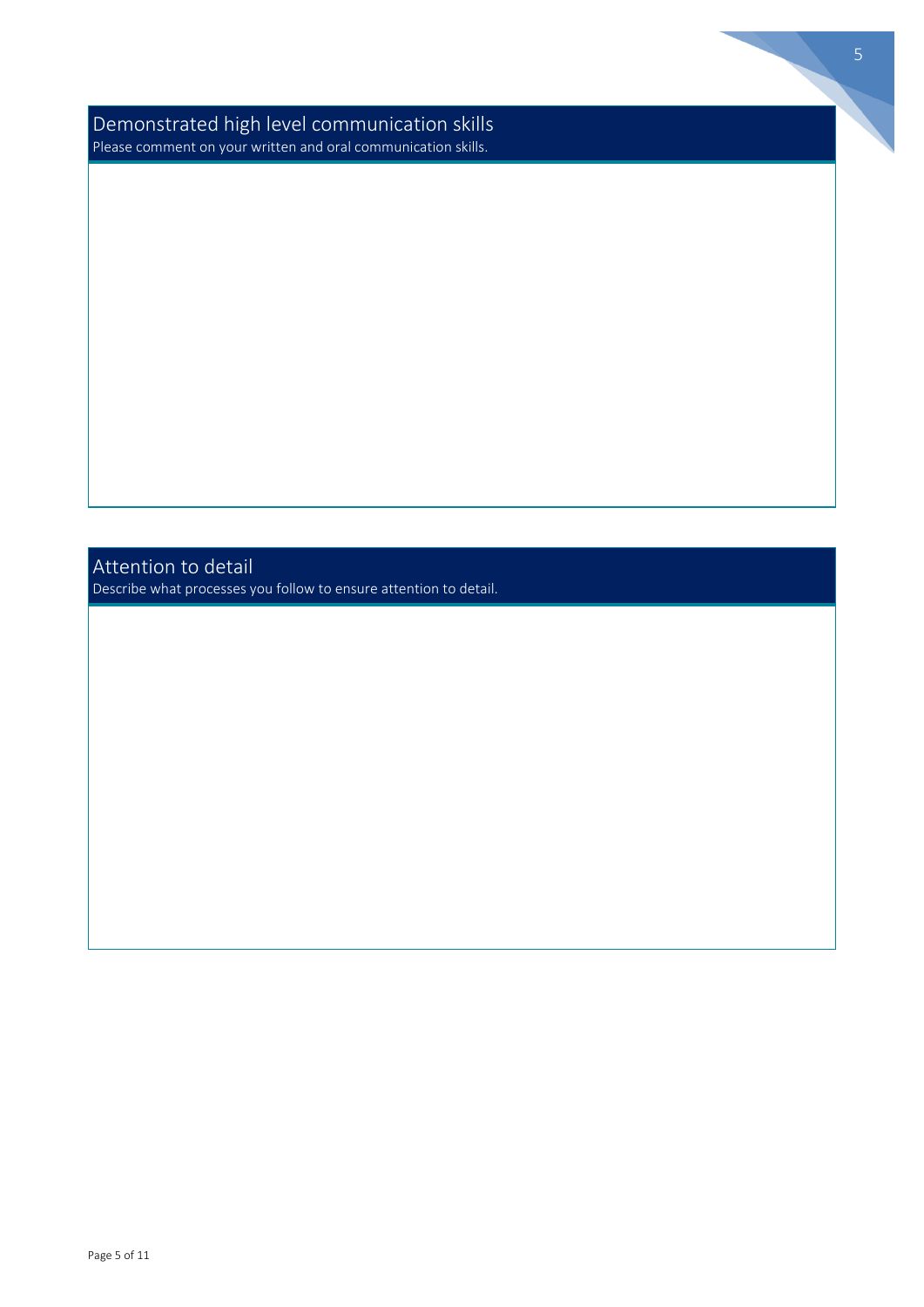Personal strengths / skills Describe any personal strengths which you have which may be relevant to the position.

## Special interests

Comment on the things in life which you are passionate about, your extra curricular interests, etc.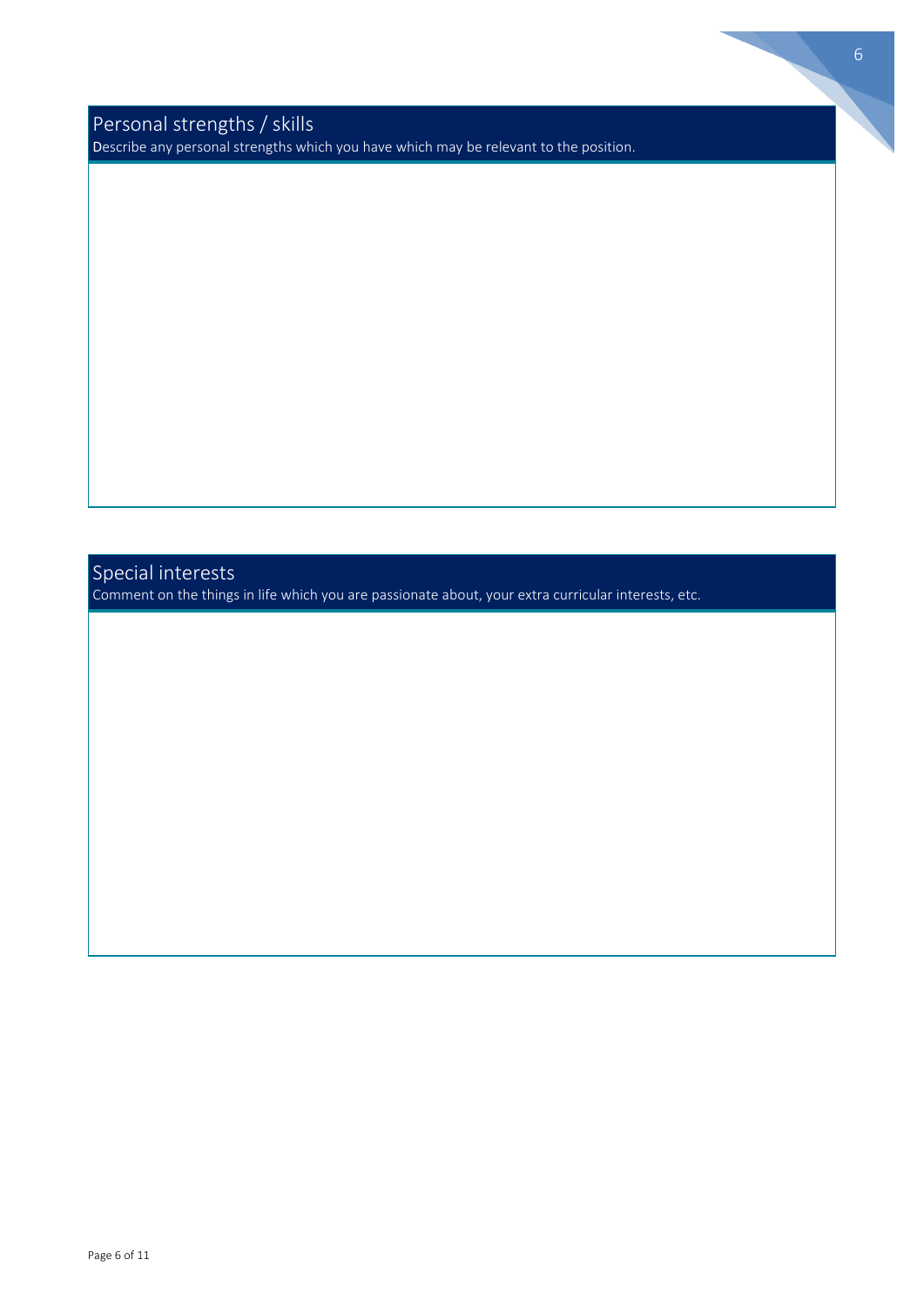Additional comments

Address areas of relevant experience and any further claims you might have.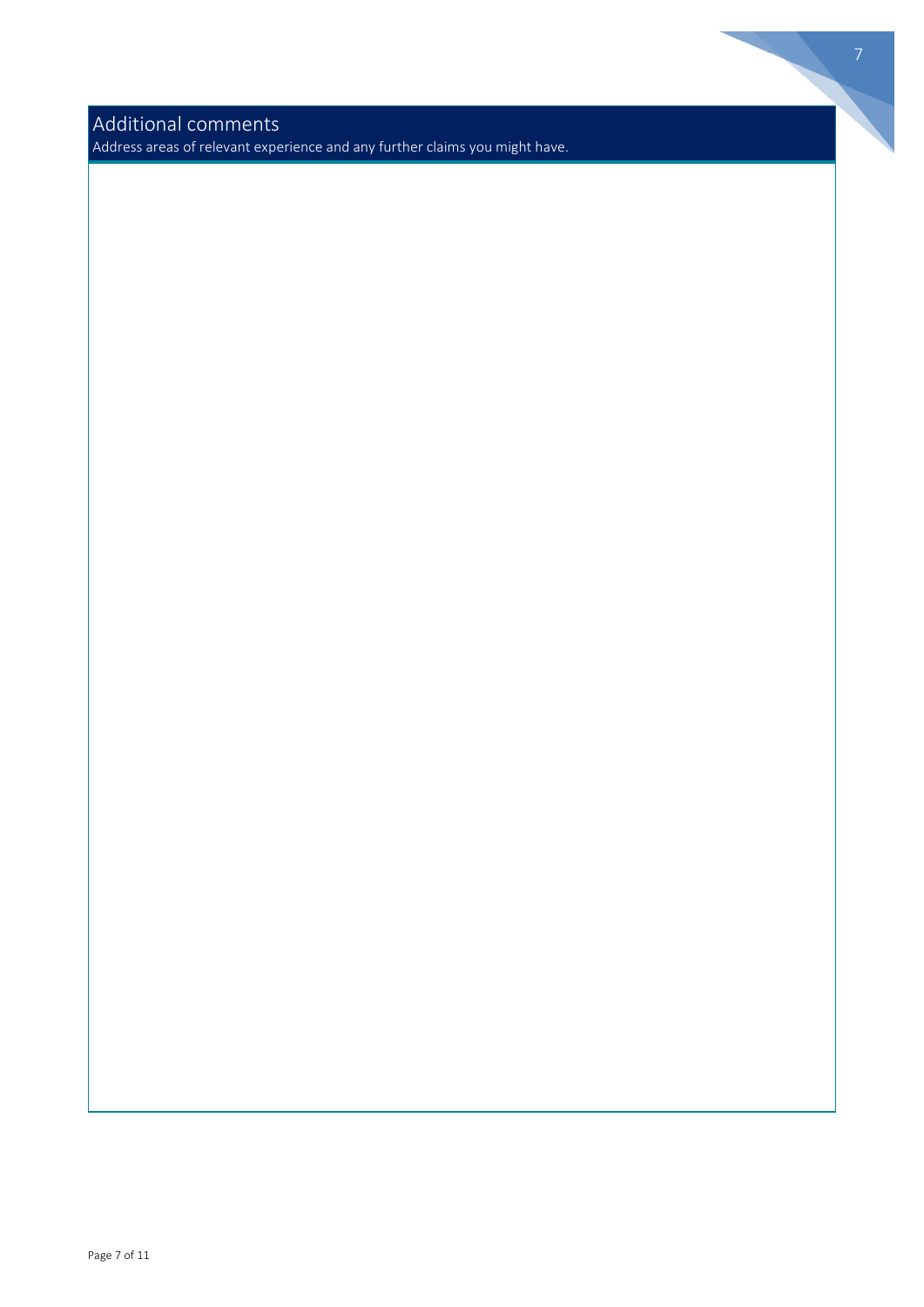## Section 4: Christian Faith

Please comment in each of the categories following.

Christian Faith 1 Comment on what role the Spirit of God plays in your life? Provide some information about your personal faith. 8

#### Section 5: Inherent requirements

Cornerstone Christian College is a ministry of Christian Community Ministries and as such has a deliberate and purposeful role in providing Christian education which models Christian living principles to students. This involves having a heart for the mission of our school as well as having a lifestyle which promotes virtuous Christian living principles.

#### Lifestyle requirement

*Our College Collective Employment Agreement states "*It is a genuine occupational requirement (subject to the provisions of the Anti-Discrimination Act 1991) of the College that, consistent with the Act, staff members must not act in a way that they know, or ought reasonably to know, is contrary to the religious beliefs of the College. Nothing in their deliberate conduct should be incompatible with the intrinsic character of their position, especially, but not only, in relation to the expression of human sexuality through heterosexual, monogamous relationships, expressed intimately through marriage."

Comment on your ability and willingness to demonstrate compliance with this requirement.

☐ I agree to abide by this requirement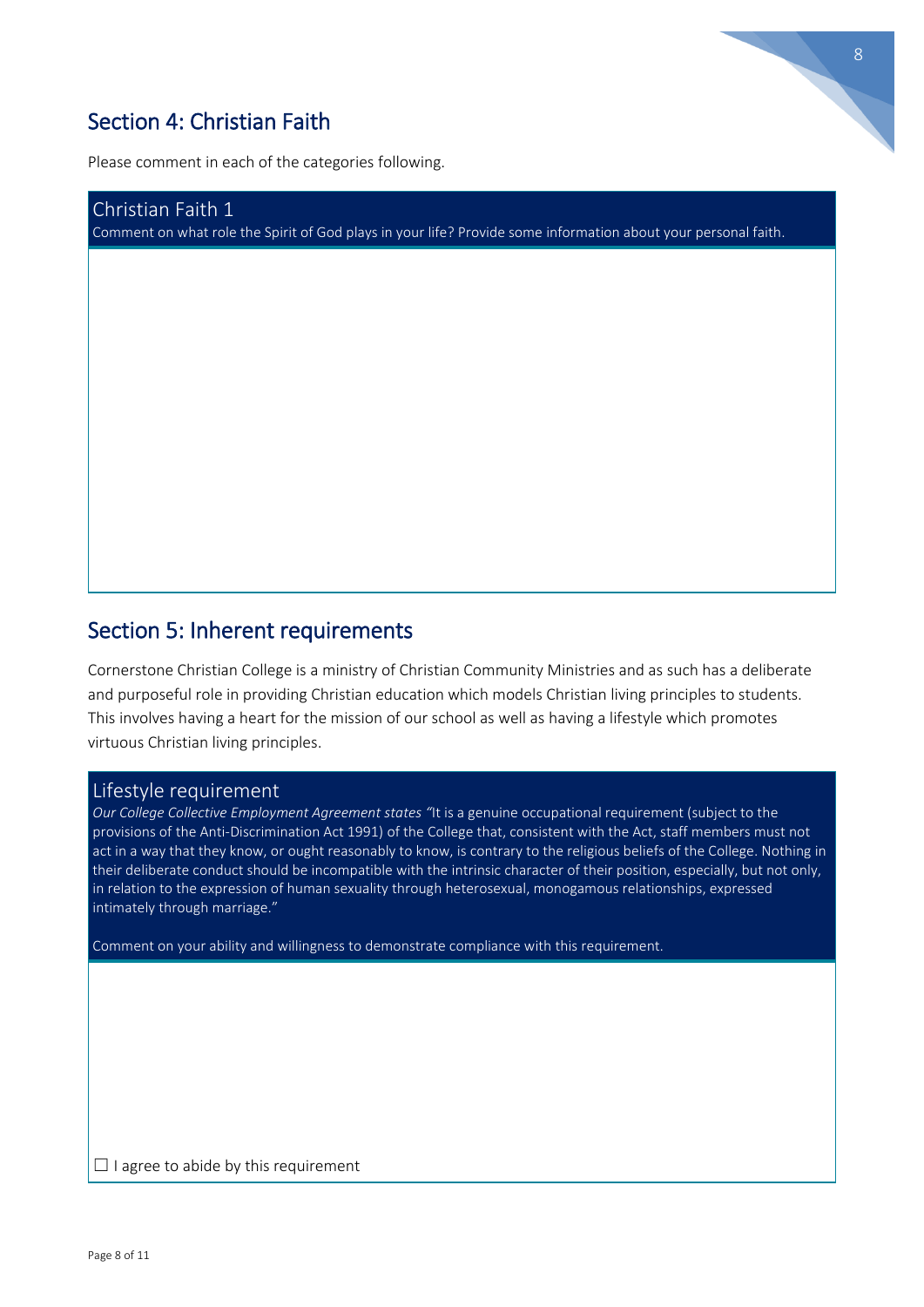## Church requirement

| Our College Collective Employment Agreement states "Staff are required to regularly and frequently attend a Christian, |
|------------------------------------------------------------------------------------------------------------------------|
| church and to regularly and frequently support relevant Staff Devotions and Staff Worship Services."                   |

Comment on your ability and willingness to demonstrate compliance with this requirement.

 $\Box$  I agree to abide by this requirement

Which church do you regularly attend?

#### Section 6: Undertaking

I understand that in providing this employment application I agree to the following:

- 1. That the information contained in this application is true, and that should I be successful for the position, my appointment would be on the basis that the information contained in my application is correct and true.
- 2. To support the College's Statement of Faith (attached) in every way and to uphold its principles to the students and other members of our college community.
- 3. I am able to fully satisfy the two requirements outlined in section 5 of this application.

| Name      | Date |  |
|-----------|------|--|
| Signature |      |  |

Please forward your completed form to:

Cornerstone Christian College

Grace Court

Busselton

OR

Email to the contact in the advertised position.

9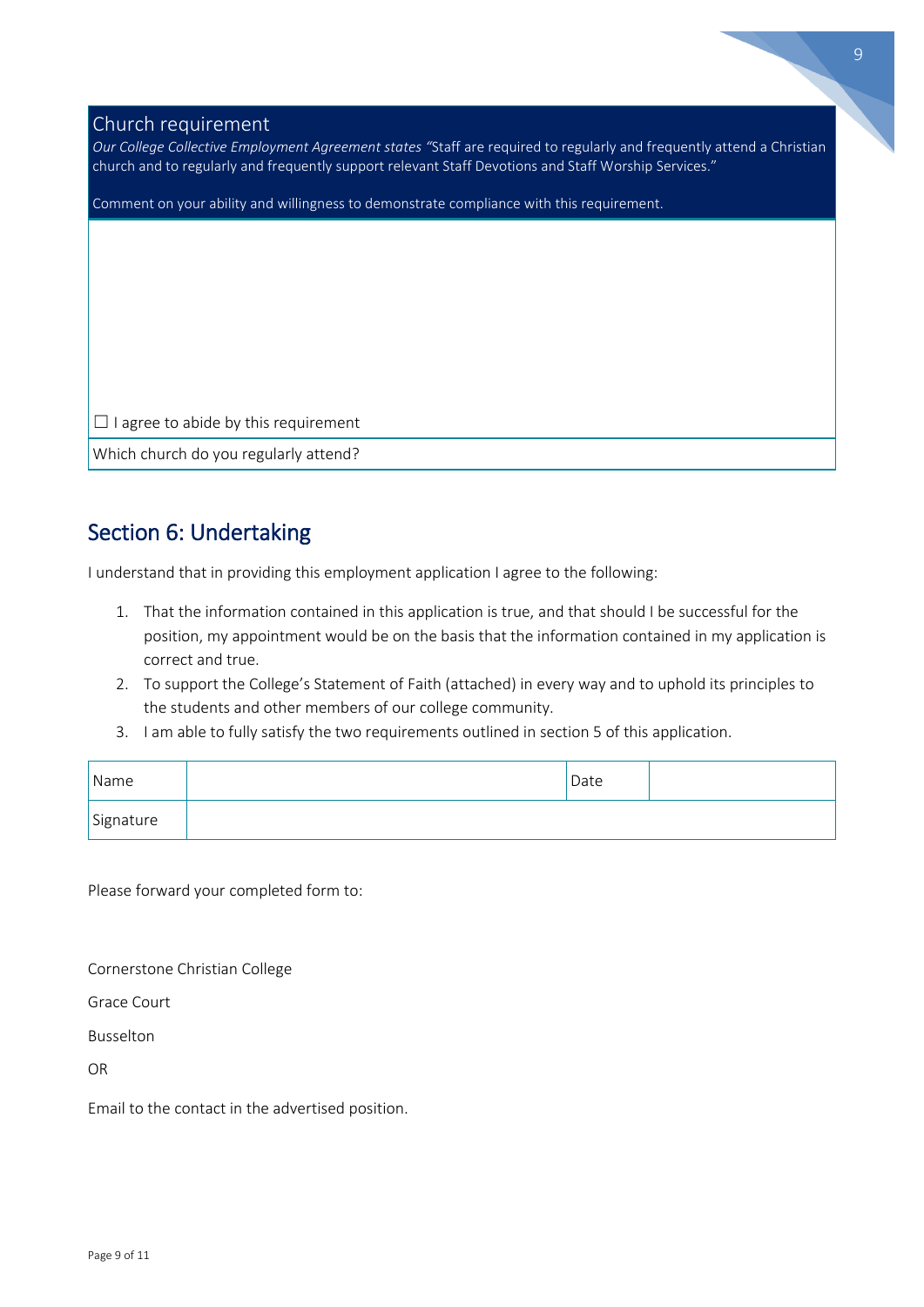

## Statement of Faith

We believe the Bible as originally given by God is divinely inspired, infallible, and entirely trustworthy, and is the supreme authority in all matters of faith and conduct, from which we can know that:

- 1. God: There is one true eternal creator God Father, Son and Holy Spirit.
- 2. Creation: God created all things, making man and woman in His own image and for relationship with Him.
- 3. Sin: Sin entered into the world through human disobedience following the rebellion of Satan against God.
- 4. Christ: The Son, Christ Jesus, was born of a virgin and lived as a sinless man. Out of the abundance of God's love the Father gave His only Son, Jesus Christ, to die to save all people from sin. Christ rose from the grave defeating the power of sin.
- 5. Salvation: The death and resurrection of Christ brings salvation by grace through faith to those who repent, seek forgiveness, and believe in Him.
- 6. Spirit: The Holy Spirit, following Jesus' return to His Father in heaven, lives within those who have salvation as a comforter and guide; guaranteeing their eternal hope.
- 7. Life: Those who trust in Jesus as their Lord and Saviour are called to live a transformed life and as such we have the responsibility to:
	- a. Encourage other Christians through meeting together for worship and fellowship;
	- b. Uphold moral directives and ethical values contained in the Bible as expressed

within the context of their personal life, their marriage life (the covenantal

relationship of one man and one woman), and their relationships with others;

- c. Share the good news to all the world;
- d. Be active in expressing God's love through social justice.
- 8. Eternity: Jesus is the only way to a relationship with God. Those who have received salvation have eternal life as joint heirs with Christ. Those who do not believe in Christ are separated from God for eternity.
- 9. Return and New Creation: Christ will return as Lord to the earth and everyone will see him. There will be a new heaven and a new earth.
- 10. Marriage: Marriage has been divinely established by God and affirmed by Jesus as the voluntary, lifelong union of one man and one woman to the exclusion of all others. Marriage is a symbolic representation of the nature of God's love for us and for His church, anticipating His union with the believers in eternity.

*Genesis 1:27; Genesis 2:18-25; Matthew 19:4-6; Ephesians 5:22-33; Revelation 19: 6-9.*

11. Sexuality: Marriage is the only context in which human sexuality is to be expressed and in which sexual intimacy is to be experienced. The Bible teaches that sexual behaviour is to be limited to monogamous, heterosexual, married couples and that believers are to abstain from sexual